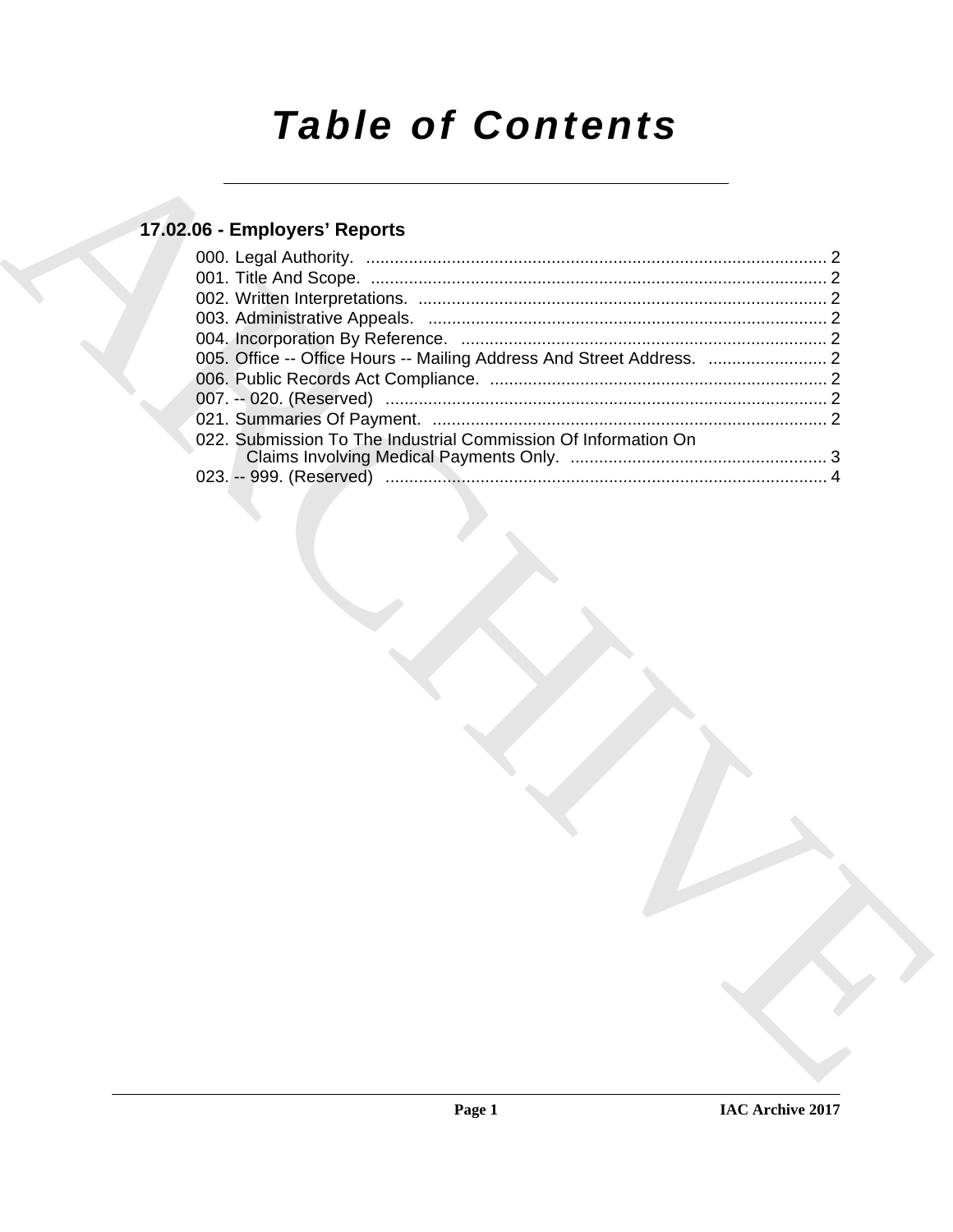#### **IDAPA 17 TITLE 02 CHAPTER 06**

#### **17.02.06 - EMPLOYERS' REPORTS**

#### <span id="page-1-1"></span><span id="page-1-0"></span>**000. LEGAL AUTHORITY.**

These rules are adopted and promulgated by the Industrial Commission pursuant to the provision of Section 72-508, Idaho Code. (2-20-95) Idaho Code. (2-20-95)

#### <span id="page-1-2"></span>**001. TITLE AND SCOPE.**

|  | These rules shall be cited as IDAPA 17.02.06, "Employers' Reports." | $(2-20-95)$ |
|--|---------------------------------------------------------------------|-------------|
|  |                                                                     |             |

#### <span id="page-1-3"></span>**002. WRITTEN INTERPRETATIONS.**

No written interpretations of these rules exist. (2-20-95)

#### <span id="page-1-4"></span>**003. ADMINISTRATIVE APPEALS.**

There is no administrative appeal from decisions of the Industrial Commission in workers' compensation matters, as the Commission is exempted from contested-cases provisions of the Administrative Procedure Act. (2-20-95)

#### <span id="page-1-5"></span>**004. INCORPORATION BY REFERENCE.**

| No documents have been incorporated by reference into these rules. | $(3-30-07)$ |
|--------------------------------------------------------------------|-------------|
|--------------------------------------------------------------------|-------------|

#### <span id="page-1-6"></span>**005. OFFICE -- OFFICE HOURS -- MAILING ADDRESS AND STREET ADDRESS.**

This office is open from 8:00 a.m. to 5:00 p.m., except Saturday, Sunday, and legal holidays. The department's mailing address is: P.O. Box 83720, Boise, ID 83720-0041. The principal place of business is 700 S. Clearwater Lane, Boise, ID 83712-7708. Lane, Boise, ID 83712-7708.

#### <span id="page-1-7"></span>**006. PUBLIC RECORDS ACT COMPLIANCE.**

Any records associated with these rules are subject to the provisions of the Idaho Public Records Act Title 74, Chapter 1, and Title 41, Idaho Code. (3-30-07)

#### <span id="page-1-8"></span>**007. -- 020. (RESERVED)**

#### <span id="page-1-10"></span><span id="page-1-9"></span>**021. SUMMARIES OF PAYMENT.**

**CHAPTER OF**<br> **CHARCHIVE CONTRACT CONTRACT CONTRACT CONTRACT CONTRACT CONTRACT CONTRACT CONTRACT CONTRACT CONTRACT CONTRACT CONTRACT CONTRACT CONTRACT CONTRACT CONTRACT CONTRACT CONTRACT CONTRACT CONTRACT CONTRACT CONTRAC 01. Authority and Definitions**. Pursuant to Sections 72-432, 72-508, 72-602 and 72-707, Idaho Code, the Industrial Commission of the State of Idaho promulgates this rule governing the procedure for submission of summaries of payment to the Industrial Commission. This procedure applies to all workers' compensation claims.<br>The following definitions shall be applicable to this Rule. (2-20-95) The following definitions shall be applicable to this Rule.

<span id="page-1-11"></span>**a.** "Closure," means that the file will be retired following an audit by the Commission. (2-20-95)

**b.** "Commission," means the Idaho Industrial Commission. (2-20-95)

**c.** "Death claim," means the injured worker died as a result of a work-related injury or occupational (2-20-95) disease.  $(2-20-95)$ 

**d.** "Employer" is defined in Section 72-102(13)(a), Idaho Code, and includes agents of employers uttorneys, sureties, and adjusters. (2-20-95) such as attorneys, sureties, and adjusters.

**e.** "Impairment rated claim," means those claims in which a provider establishes an impairment rating iured worker. for the injured worker.

**f.** "Medical Only Claim," means the injured worker will neither suffer a disability lasting more than five calendar days as a result of a job-related injury or occupational disease nor be admitted to a hospital as an in-<br>patient. (2-20-95) patient. (2-20-95)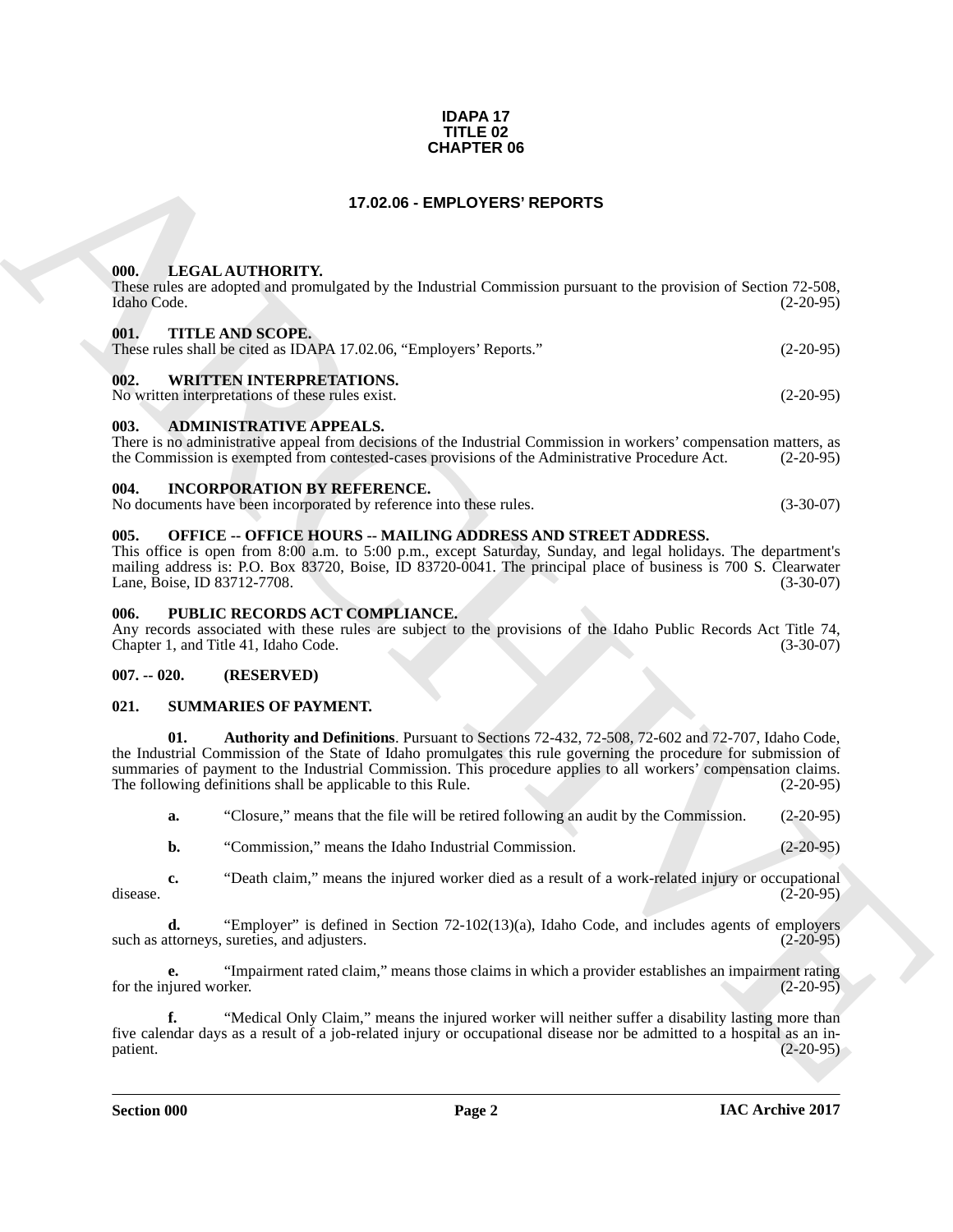| <b>IDAHO ADMINISTRATIVE CODE</b> | <b>IDAPA 17.02.06</b>     |
|----------------------------------|---------------------------|
| <b>Industrial Commission</b>     | <b>Employers' Reports</b> |

**g.** "Time loss claim," means the injured worker will suffer, or has suffered, a disability that lasts more than five calendar days as a result of a job-related injury or occupational disease, or the injured worker requires, or required, in-patient treatment as a result of such injury or disease. (2-20-95)

<span id="page-2-7"></span>**h.** "Termination of disability," means the date upon which the obligation of the Employer/Surety/ Adjuster becomes certain as to duration and amount whether by settlement, decision or periodic payments in the ordinary course of claims processing. If resolved by lump sum settlement (LSS), the termination of disability shall occur on the date the LSS is approved and an order approving is filed by the Industrial Commission. If resolved by decision, the termination of disability shall occur on the date the decision resolving all issues becomes final.

(4-11-15)

Modularial Commission: The two chiral modularity and the state of the state of the state of the state of the state of the state of the state of the state of the state of the state of the state of the state of the state of **02.** Summaries Requirement. A summary of payment shall be filed, in duplicate, by the Employer/ Surety/Adjuster within one hundred twenty (120) days of termination of disability for all time-loss claims upon which an Employer/Surety/Adjuster has made payments, except for those claims which are resolved by lump sum settlement. If all claim information has been provided via Electronic Data Interchange as prescribed by Commission rules, no hard copy summary of payment need be filed. In the case of medical-only cases, no summaries of payment need to be filed. In the context of death claims and permanent total disability claims, interim summaries of payments shall be filed annually within the first quarter of each calendar year. Interim summaries shall be submitted setting forth substantially the same information required by Final Summaries of Payment, including the balance of payments made to the beginning of the current calendar year, payments during the calendar year, and a total of payments made. This total balance shall be carried forward as the amount of payments made to the beginning of the current year. The Final Summary shall be so designated. Supporting documentation shall be attached to any summary<br>of payment filed with the Commission. (3-25-16) of payment filed with the Commission.

<span id="page-2-6"></span>**03. Form**. The summary of payment shall be submitted in a format substantially similar to IC Form 6, from the Commission and posted on the Commission's website at www.jic.jdaho.gov. (3-25-16) available from the Commission and posted on the Commission's website at www.iic.idaho.gov.

<span id="page-2-4"></span>**04. Approval**. Within ninety (90) days of receipt of Summary of Payment as set forth above, the Industrial Commission shall notify the Employer/Surety/Adjuster that such summary has been approved or shall notify of its inability to reconcile the summary to its records and request additional information. If the Employer/ Surety/Adjuster does not receive either an approval or request for additional information within the ninety (90) day period, the Employer/Surety/Adjuster may proceed with closure. In the event the Commission requests additional information, whether in writing or telephonic, the Employer/Surety/Adjuster shall submit the requested information within fifteen (15) working days. If the Employer/Surety/Adjuster is unable to furnish the requested information, the Employer/Surety/Adjuster shall notify the Commission, in writing, of its inability to respond and the reasons therefor within the fifteen (15) working days. The Commission may schedule a show cause hearing to determine whether or not the Employer/Surety/Adjuster should be allowed to continue its status under the workers' compensation laws, including whether the Employer should be allowed to continue self-insured status. (3-30-07)

<span id="page-2-5"></span>**05. Changes in Status**. In case of any default by the Employer or in the event the Employer shall fail to pay any final award or awards, by reason of insolvency or because a receiver has been appointed, the Employer shall submit a summary of payments for every time-loss and death claim within one hundred twenty (120) days of the default, insolvency, or appointment of a receiver. This summary will be designated as an interim summary and does not relieve the Employer, successor or receiver from continued reporting requirements. The receiver or successor shall continue to report to the Commission, including the submission of summaries of payments and schedules of outstanding awards. (4-11-15) outstanding awards.

#### <span id="page-2-1"></span><span id="page-2-0"></span>**022. SUBMISSION TO THE INDUSTRIAL COMMISSION OF INFORMATION ON CLAIMS INVOLVING MEDICAL PAYMENTS ONLY.**

<span id="page-2-3"></span>**01. Purpose**. The Industrial Commission of the state of Idaho seeks to promulgate a form for reporting information on claims involving only medical payments. This will allow for more timely entry of information into the database system from which statistical reports are generated, reduce the paper that the Commission currently receives, and is expected to reduce the cost of reporting for sureties, employers and the Commission. (7-1-97)

<span id="page-2-2"></span>**02. Authority and Definitions**. Pursuant to Sections 72-602, 72-701, 72-702, 72-703 and 72-704, Idaho Code, the Industrial Commission of the State of Idaho promulgates this rule governing the procedure for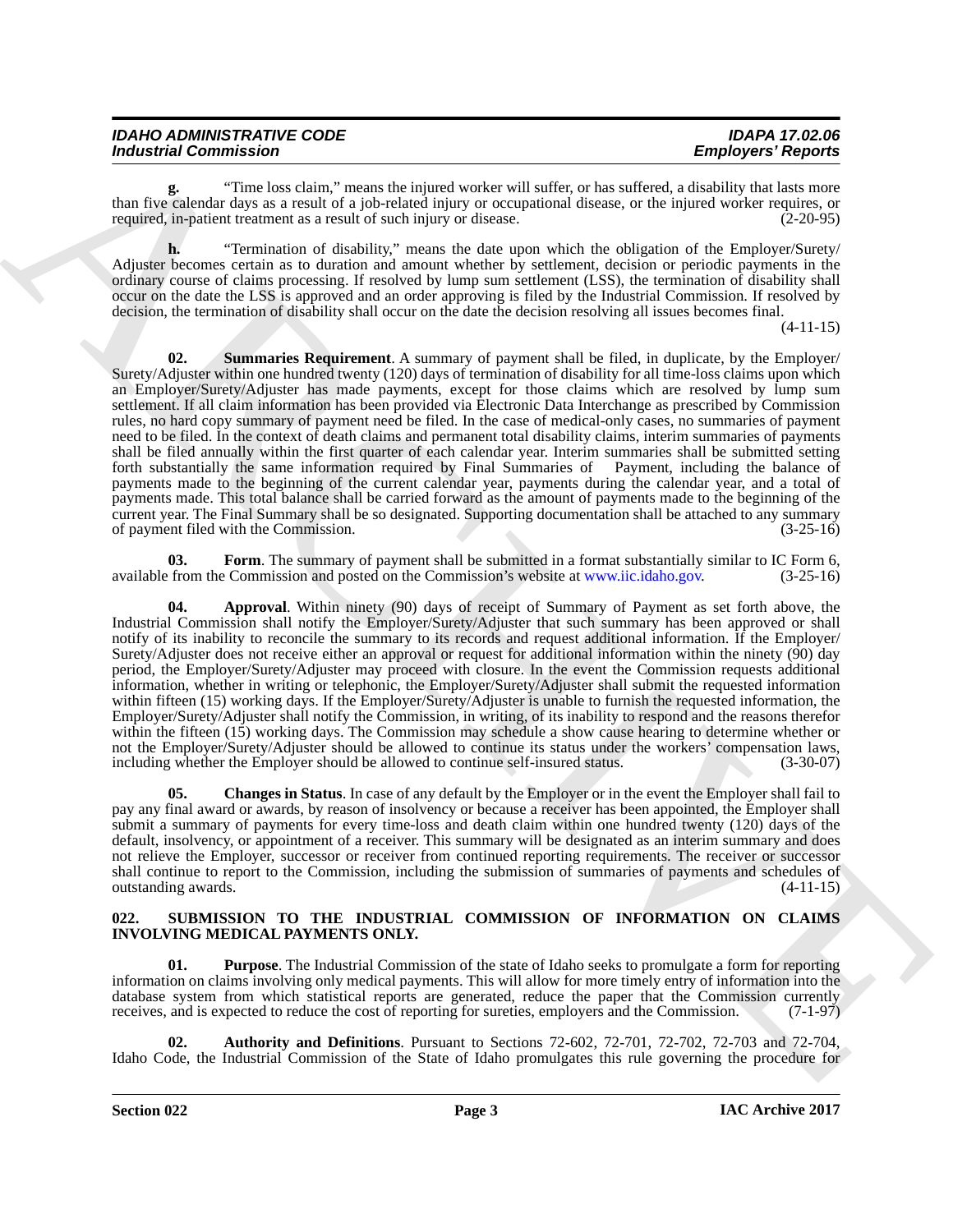submission of information regarding claims that involve the payment of medical expenses only. This procedure applies to all medical-only workers' compensation claims. The following definitions shall be applicable to this rule: (7-1-97)

**a.** Claim means Industrial Commission (IC) Form 1A-1 entitled "Workers Compensation First Report of Injury or Illness." (7-1-97)

**b.** Employer is defined in Idaho Code Section 72-102(13)(a) and, for the purposes of this rule, sureties and adjusters. (7-1-97) includes sureties and adjusters.

**c.** Claimant means a worker who is seeking to recover benefits under the Workers' Compensation (7-1-97)  $\mu$  (7-1-97) (7-1-97)

<span id="page-3-2"></span>**03. Procedure for Submitting Information**. In order to comply with Idaho Code Section 72-602(4), Form IC-2 shall be submitted to the Commission in substantially the same form as set forth below. This form shall be submitted to the Commission semi-annually, within forty-five  $(45)$  days after the last day of the six  $(6)$ -month reporting period.  $(7-1-97)$ reporting period.

**04.** Report Form and Content. The form, denoted IC-2, required by this rule shall be submitted on eight and one-half by eleven inch  $(8\frac{1}{2}$ " X  $11$ ") paper in a format substantially similar to that which follows:

#### <span id="page-3-3"></span>FORM IC-2

NAME OF SELF-INSURED EMPLOYER OR INSURANCE COMPANY

SIGNATURE OF PERSON COMPLETING FORM:

TITLE OF PERSON COMPLETING FORM:

REPORTING PERIOD:

January 1 - June 30

July 1 - December 31

TOTAL DOLLAR AMOUNT PAID ON MEDICAL ONLY CLAIMS:

NUMBER OF MEDICAL ONLY CLAIMS PAID FOR THE SAME PERIOD:

<span id="page-3-1"></span>Failure to file this report is a misdemeanor under Section 72-602(5), Idaho Code.

(7-1-97)

For the Commission Control of the Control of the Control of the Control of the Commission Control of the Control of the Control of the Control of the Control of the Control of the Control of the Control of the Control of **05. Electronic Reporting**. Employers wishing to report electronically shall sign a written information sharing agreement with the Commission. This agreement will provide the effective date to send and receive electronic reports, the acceptable data to be sent and received, the method of transmission to be used, and other pertinent elements. The agreement must be signed by the employer and approved by the Commission prior to initial data submission. To ensure the accuracy of reported data, the Commission may make periodic audits of employer files.

(7-1-97)

<span id="page-3-0"></span>**023. -- 999. (RESERVED)**